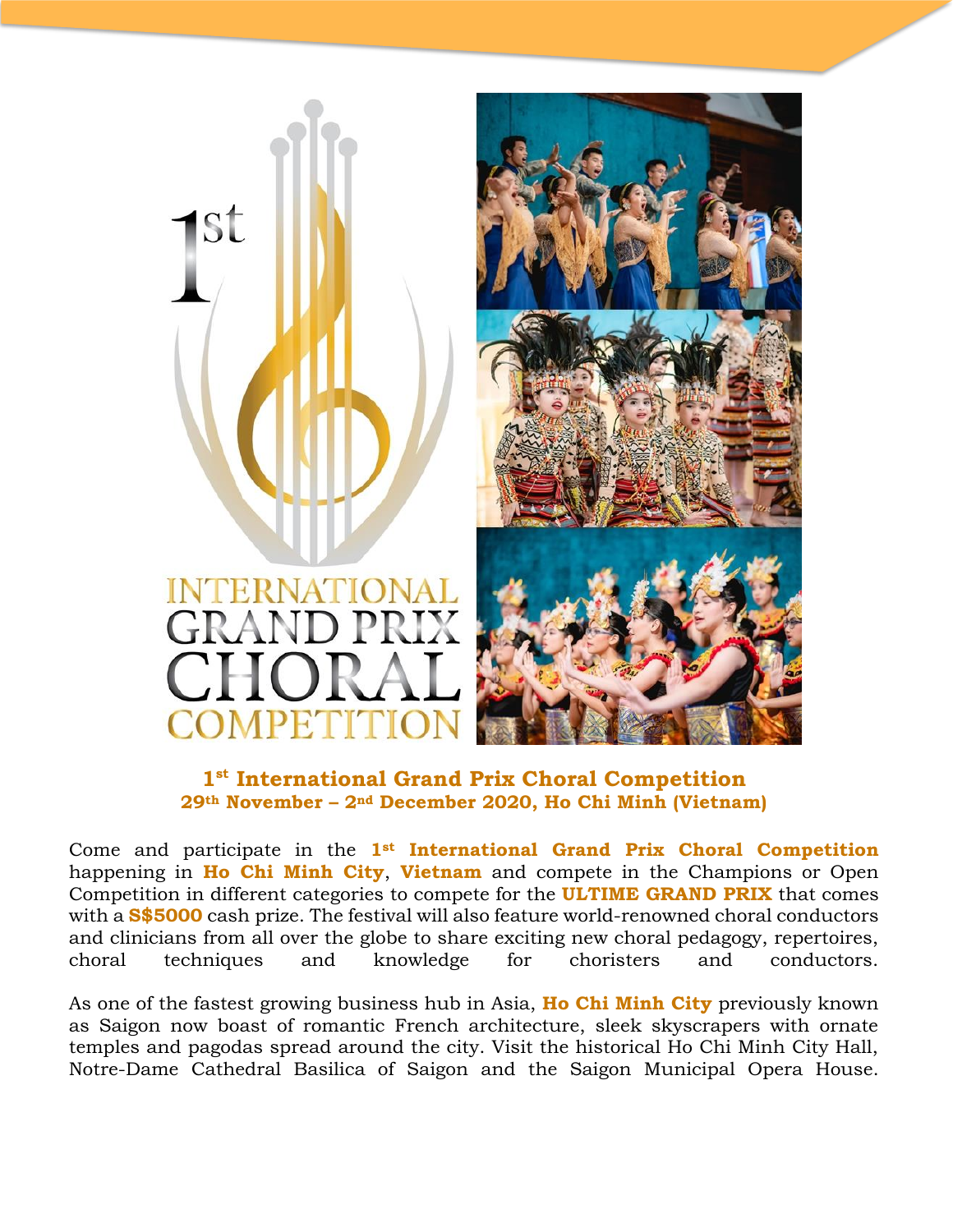# **FESTIVAL PROGRAMME**

#### **Opening Ceremony**

The Opening Ceremony of **IGPCC** will take place on 29th November 2020. The opening event comprises of the assembly of all participating choirs and the official opening concert by top choirs specially chosen by the festival office.

#### **Open Competition**

The Open Choir Competition Categories is opened for all amateur choirs whom have little or no experience taking part in International Choral Competition or did not qualify for the Champion Choir Competition. It will take place on 29th November 2020 and choirs receiving a GOLD Diploma will be promoted to participate in the Champion Choir Competition.

#### **Champions Competition**

The Champions Competition Categories is only opened for amateur choirs whom have achieved either a GOLD or SILVER Award in any International Choral Competition in the past 5 years. It will take place on 30th November 2020 and only choirs from the Champion Choir Competition will be selected for the **ULTIME GRAND PRIX**.

#### **Friendship Concert**

Participating choirs will have the chance to join in the festivities and participate in the Friendship Concert held on 30th November. Each performing choir shall present a 10-minute programme that showcase their country's music and culture.

#### **Masterclass and Workshop**

Choral Masterclasses & Workshops will be presented by selected Adjudicators for all participants, which will be held on 1<sup>st</sup> December. More information will be provided later.

#### **Conductors' Forum**

Choir conductors and representatives will have the opportunity to attend this forum chaired by the Artistic Director. The adjudicators will address and evaluate on the musical aspects of the competition, possible evaluation of competition results with each participating choir.

#### **ULTIME GRAND PRIX Concert**

After the end of the competition, the category winners from the Champion Choir Competition will present their winning choral pieces to the other participants and visitors. The winner for the concert will then be chosen and the festival's Grand Prize will be awarded.

#### **Closing and Award Presentation Ceremony**

The closing ceremony of **IGPCC** will take place on the 1st December, the awards and diplomas will be presented in the course of a ceremony to take place in a festival atmosphere in the convention hall. The results, Category Winners, Grand Prize, Outstanding Conductor Prize and other Special Awards will be announced during the award presentation ceremony.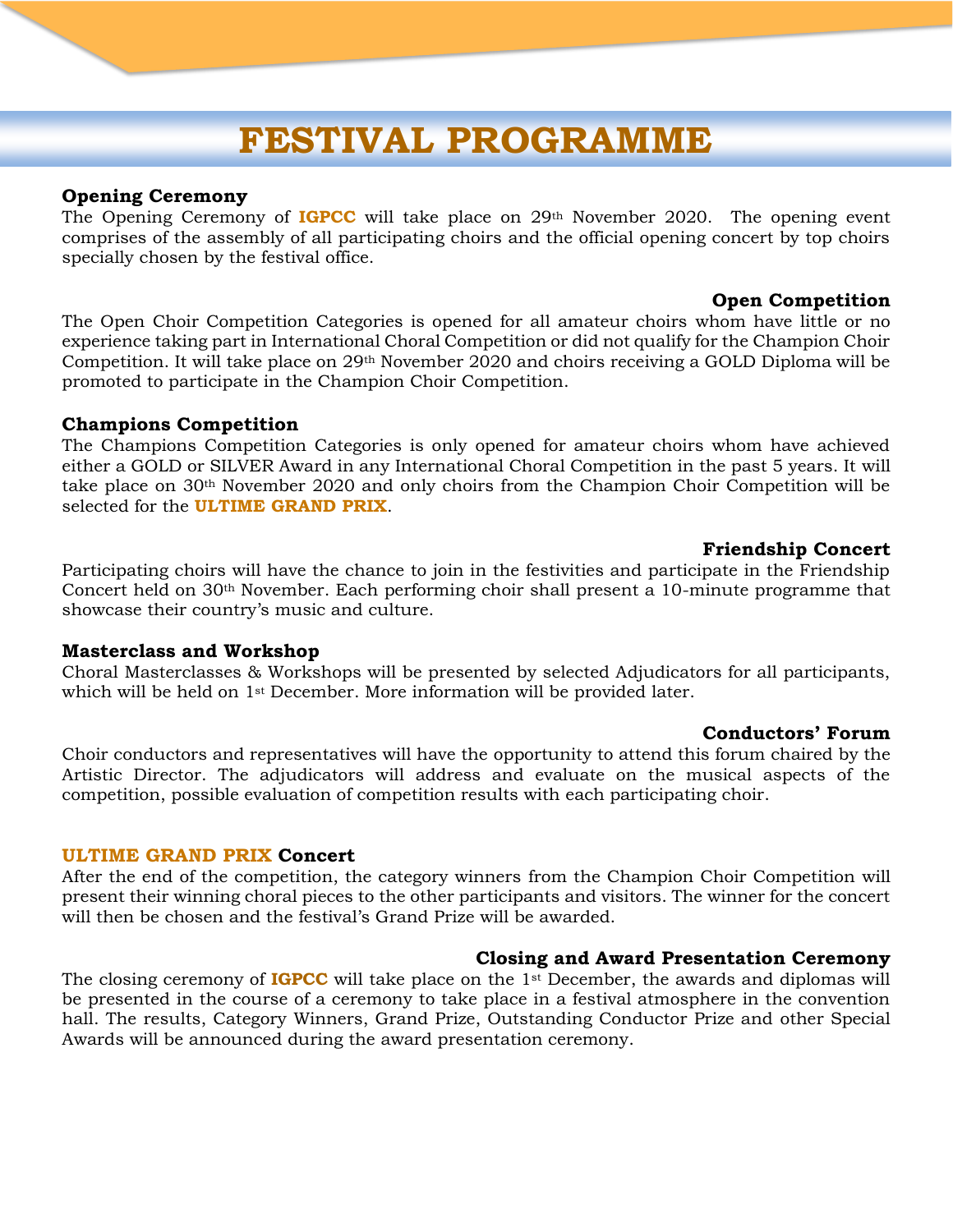

# **GENERAL SCHEDULE**

| IPETITION | 29 <sup>th</sup> November                      | 30 <sup>th</sup> November          | 1 <sup>st</sup> December                                            | 2 <sup>nd</sup> December                    |
|-----------|------------------------------------------------|------------------------------------|---------------------------------------------------------------------|---------------------------------------------|
| Morning   | Registration &<br>Choir<br>Rehearsals *        | Open &<br>Champions<br>Competition | Champions<br>Competition<br>$\delta x$<br>Choral<br>Workshops       | Farewell<br>$\delta x$<br><b>Bon Voyage</b> |
|           | Lunch                                          | Lunch                              | Lunch                                                               |                                             |
| Afternoon | Open<br>Competition &<br>Choir<br>Rehearsals * | Champions<br>Competition           | Choral<br>Workshops<br>$\delta x$<br><b>Masterclass</b>             |                                             |
|           | Dinner                                         | Dinner                             | Dinner                                                              |                                             |
| Evening   | Opening<br>Ceremony                            | Friendship<br>Concert              | <b>Grand Finals</b><br>Closing<br>Ceremony<br>Prize<br>Presentation |                                             |

*\* Subject to availability*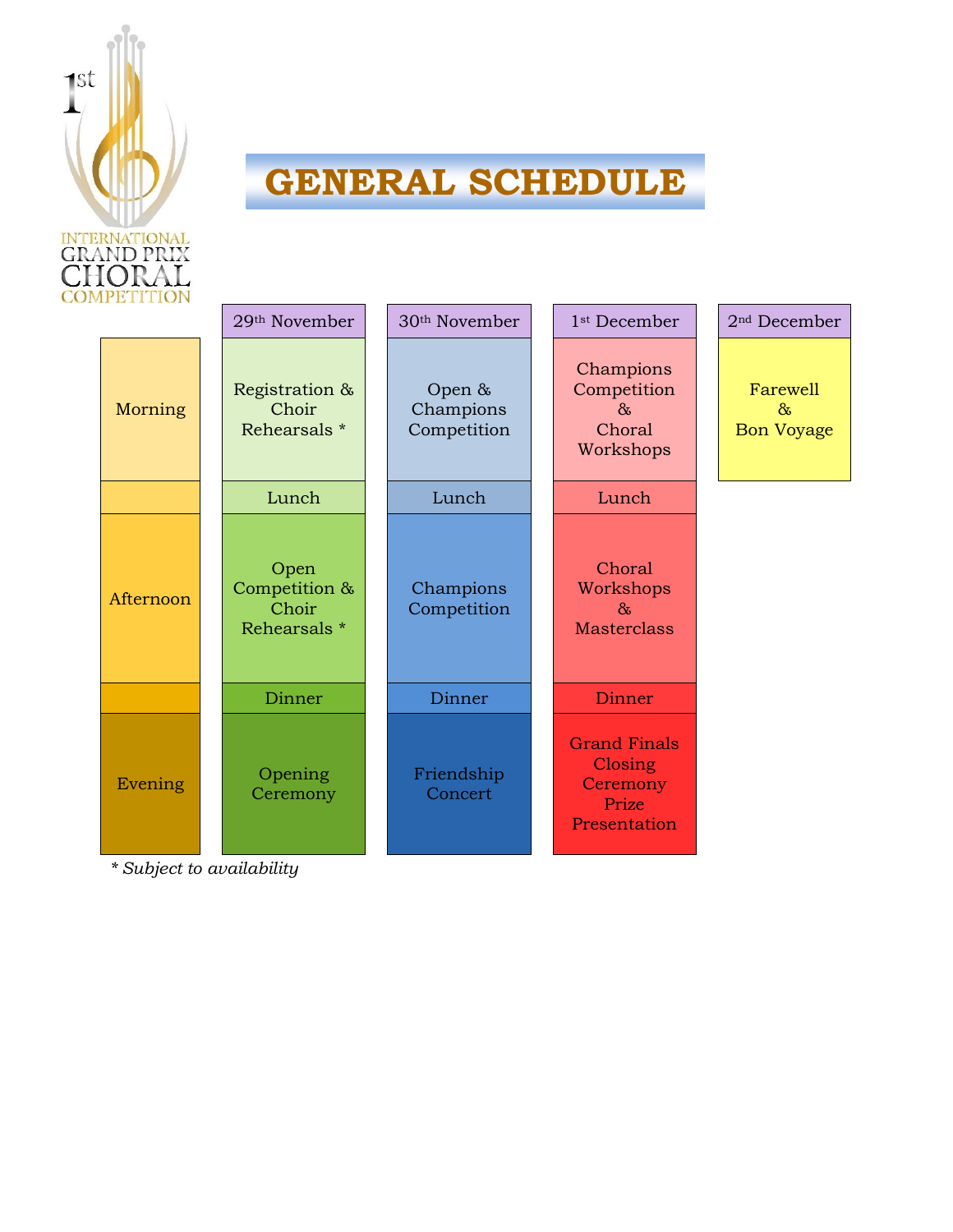

# **INTERNATIONAL CHORAL COMPETITION**

# **CHAMPIONS COMPETITION**

4.

**A1, Mixed Choir (SATB) B1, Equal Voices Choir (SA or TB)**

#### **C1, Youth Mixed & Equal Voices Choir (For ages 18 and below)**

#### Rules and Guidelines for Categories A1, B1 & C1:

- 1. One original choral composition/arrangement from choir's home country or its cultural region;
- 2. One original composition/arrangement **NOT** from choir's home country or its cultural region;
- 3. One freely chosen choral piece.
	- Minimum 1 song to be sung a capella.
	- The total singing time for 3 songs must not exceed 15 minutes
	- There should be a minimum of 16 singers in the choir excluding conductor and/or accompanists.

#### **D1, Chamber Choir (No age limit)**

Rules and Guidelines for Category D:

- 1. One original choral composition/arrangement from choir's home country or its cultural region;
- 2. One original composition/arrangement NOT from choir's home country or its cultural region;
- 3. One freely chosen choral piece.
	- Minimum 1 song to be sung a capella.
		- The total singing time for 3 songs must not exceed 15 minutes
		- There should be a minimum of 8 and maximum of 20 singers in the choir excluding conductor and/or accompanists.

### **The Ultime Grand Prix Competition**

Top choirs achieving Gold Award from A1/B1/C1/D1 categories will be selected by the Adjudicators to take part in the **ULTIME GRAND PRIX** Competition.

Rules and Guidelines for GRAND PRIX:

- 1. Three freely chosen choral piece, subjected to the organizer's approval;
- 2. One choral piece must be a new song which the choir have not performed it in the Open or Champions Competition;
- 3. Minimum one song to be sung a capella
- 4. The total singing time for 3 songs must **NOT** exceed 15 minutes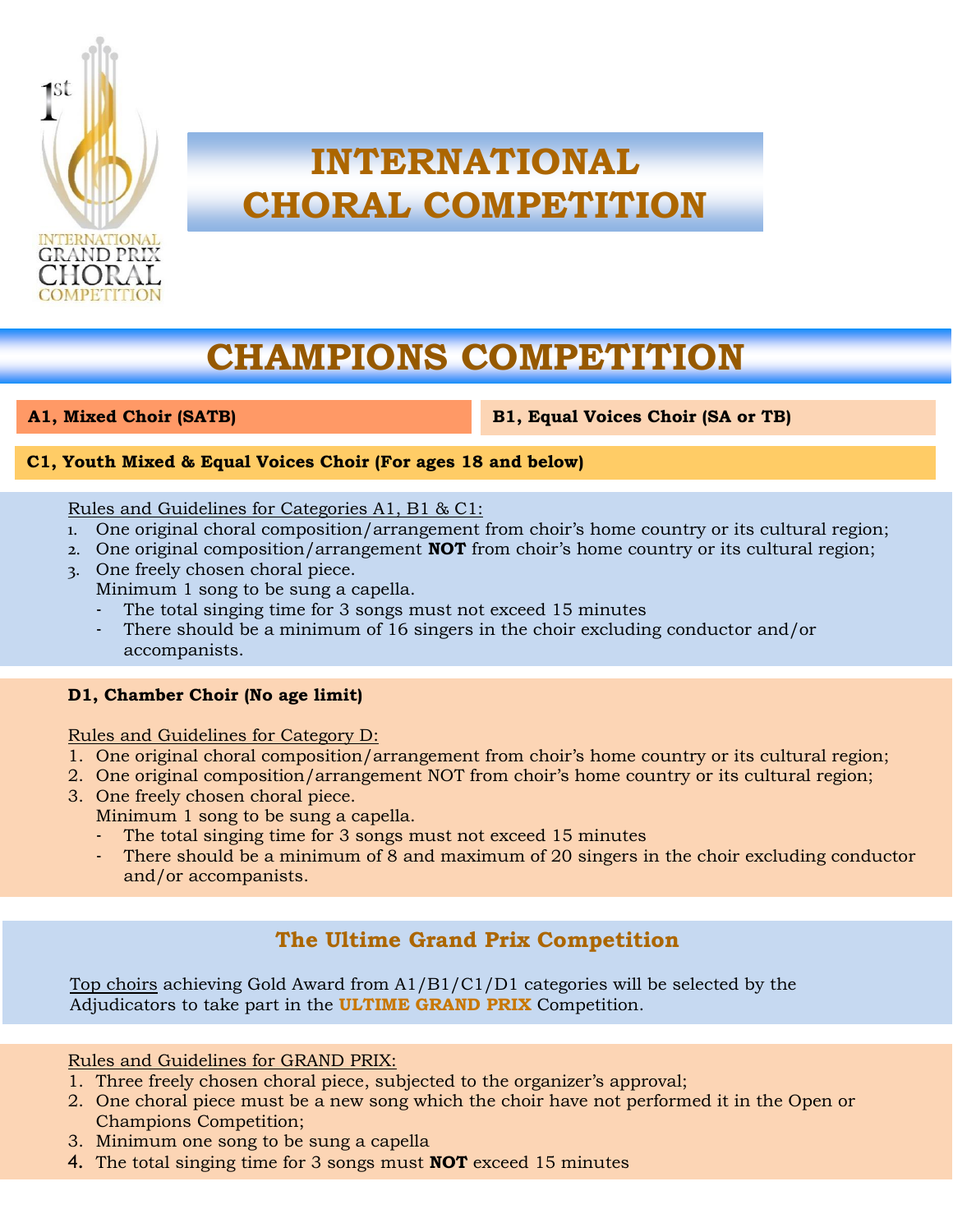

# **OPEN COMPETITION**

**A2, Mixed Choir (SATB) B2, Equal Voices Choir (SA or TB)** 

**C2, Youth Choir (For ages 18 and below) D2, Chamber Choir** 

#### Rules and Guidelines for Open Competition:

- 1. One original choral composition/arrangement from choir's home country or its cultural region;
- 2. One original composition/arrangement **NOT** from choir's home country or its cultural region;
	- The total singing time for 2 songs must not exceed **10** minutes for Category A2/B2/C2/D2
	- There should be a minimum of 16 singers in the choir excluding conductor and/or accompanists for Category A2/B2/C2
	- There should be a minimum of 8 and maximum of 20 singers in the choir excluding conductor and/or accompanists for Category D2

Choirs receiving a GOLD Diploma in the Open Competition for categories A2/B2/C2/D2 will have the option of participating in the Champions Competition. However, the choirs will have to fulfill the competition rules of the respective Champions Competition categories in terms of song choices and performance duration.

#### **E, Children's Choir (For ages 12 and below)**

Rules and Guidelines for Category C:

- 1. One original choral composition/arrangement from choir's home country or its cultural region;
- 2. One original choral composition/arrangement NOT from choir's home country or its cultural region;
- 3. The total singing time for both songs must not exceed 8 minutes.
- 4. There should be a minimum of 16 singers in the choir excluding conductor and/or accompanists.

#### **F, Folklore (No age limit)**

Rules and Guidelines for Category F:

- 1. Two choral arrangements of folk songs from choir's home country or its cultural region should be sung. National costumes are welcomed.
- 2. The total singing time for both songs must not exceed 8 minutes.
- 3. There should be a minimum of 8 singers in the choir excluding conductor and/or accompanists.

Choirs participating in Categories E & F do **not** qualify for Champions Competition & the Grand Prix Award.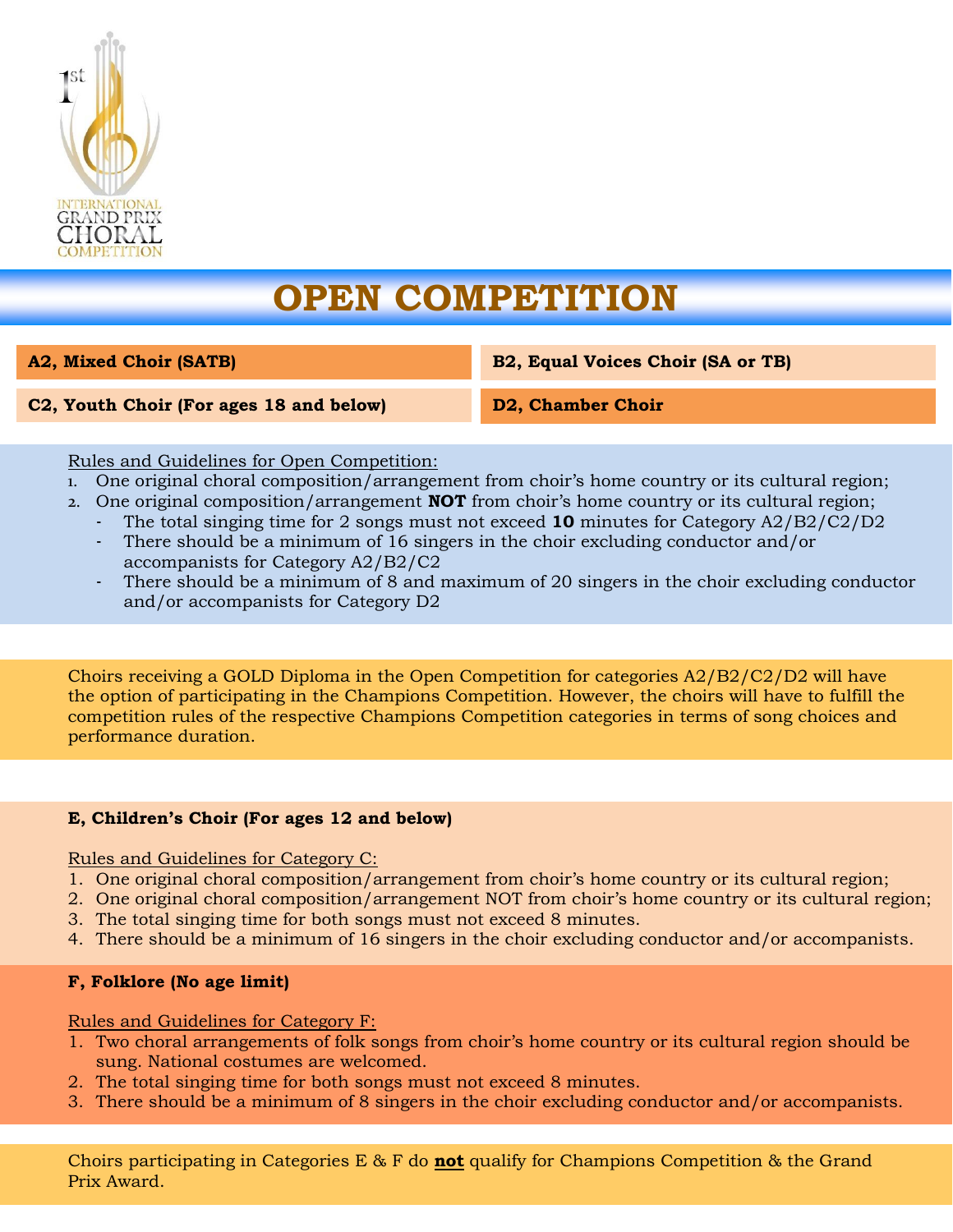#### **General Rules and Regulations:**

- 1. The Champions Competition Categories is only opened for amateur choirs whom have achieved either a GOLD or SILVER Award in any International Choral Competition in the past 5 years.
- 2. Choirs that wishes to compete in the Champions Competition must submit proof of awards either in scanned copies of certificates or photos of trophies.
- 3. Choirs competing in categories with age limits must strictly adhere to them. A maximum 10% of the total number of singers may go beyond the age limits within acceptable perimeters.
- 4. Competition pieces are NOT to be repeated.
- 5. All competition pieces are to be approved by the artistic committee.
- 6. Only live accompaniments are allowed. The use of any kind of playback or soundtrack is strictly prohibited.
- 7. Original compositions by composers born in the  $20<sup>th</sup>$  &  $21<sup>st</sup>$  century are to be performed in the original key except if the composer has given a written instruction concerning keys.
- 8. Choirs that wish to sing in the transposed keys for the earlier works are to inform the festival office in advance and indicate on the scores submitted.
- 9. Singing time during the competition is to be strictly observed. Choirs that exceed singing time will be penalised. For every 15 seconds exceeded, 5% of the total points will be deducted.
- 10.For every competition piece, choirs need to submit 5 original copies of the score to the organiser, of which 1 copy will be kept in the festival archive after the competition. Photocopied scores of published works will NOT be accepted.
- 11.Unauthorised audio/visual recording during competitions and concerts is strictly prohibited.
- 12.No acoustic checks are allowed prior to the competition.
	- *\* Decisions of the adjudicators are final and cannot be contested*

### **Judging and Evaluation**

#### **Criteria for evaluation:**

- 1. Intonation and Chording
- 2. Tone Quality and Vocal Production
- 3. Interpretation and Expression
- 4. Programme Literature and Execution
- 5. Overall Artistic Impression

*Important Note*: If the actual performance exceeds the limit of allocated performance time as set for the category, 5% of the total score of the choir will be deducted for every 15 seconds exceeded.

#### **Adjudication:**

A panel of internationally renowned adjudicators of various nationalities will evaluate the competition. All decisions of the jury are final and cannot be contested.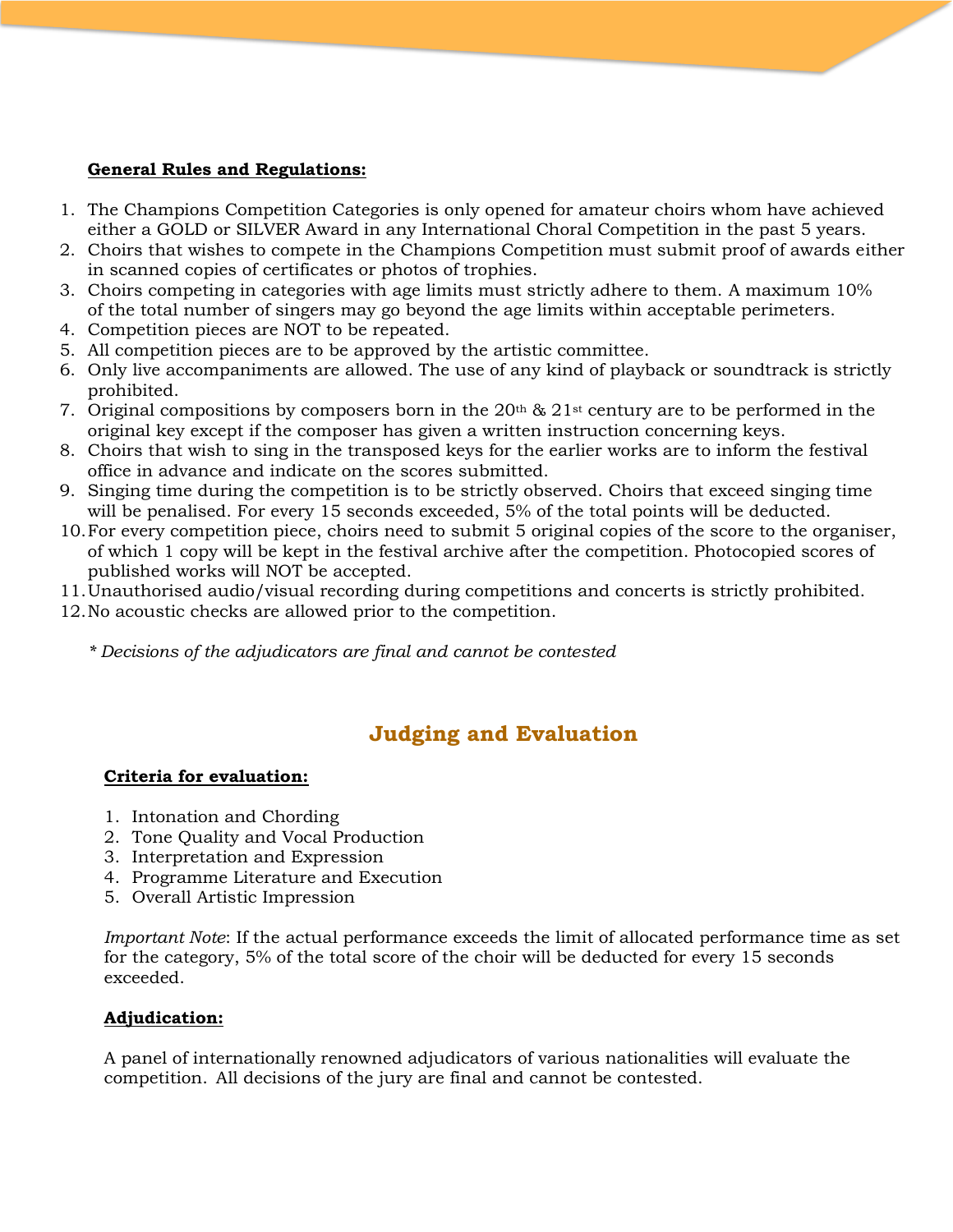

# **AWARDS & SPECIAL PRIZES**

### **Awarding System**

According to the average of the total scores given by each jury member, choirs will be given the following awards:

| <b>GOLD</b>   | A grade<br>B grade<br>C grade | 90 points and above<br>85 points to 89.99 points<br>80 points to 84.99 points       |  |
|---------------|-------------------------------|-------------------------------------------------------------------------------------|--|
| <b>SILVER</b> | A grade<br>B grade<br>C grade | 75 points to 79.99 points<br>70 points to 74.99 points<br>65 points to 69.99 points |  |
| <b>BRONZE</b> | A grade<br>B grade<br>C grade | 60 points to 64.99 points<br>55 points to 59.99 points<br>50 points to 54.99 points |  |

### **Special Awards**

#### **Category Winners:**

In each category the choir that is awarded the Gold diploma with the highest score will be the category winner and will receive a trophy and certificate as category prize.

#### **Special Jury Awards:**

The jury may hand out special prizes for outstanding artistic achievements.

#### **Conductor's Prize:**

The conductor with the most outstanding performance.

#### **ULTIME GRAND PRIX Winner:**

The winner of the Grand Prix Competition will receive the special Grand Prix Trophy and SGD \$5,000 (Five Thousand Singapore Dollars).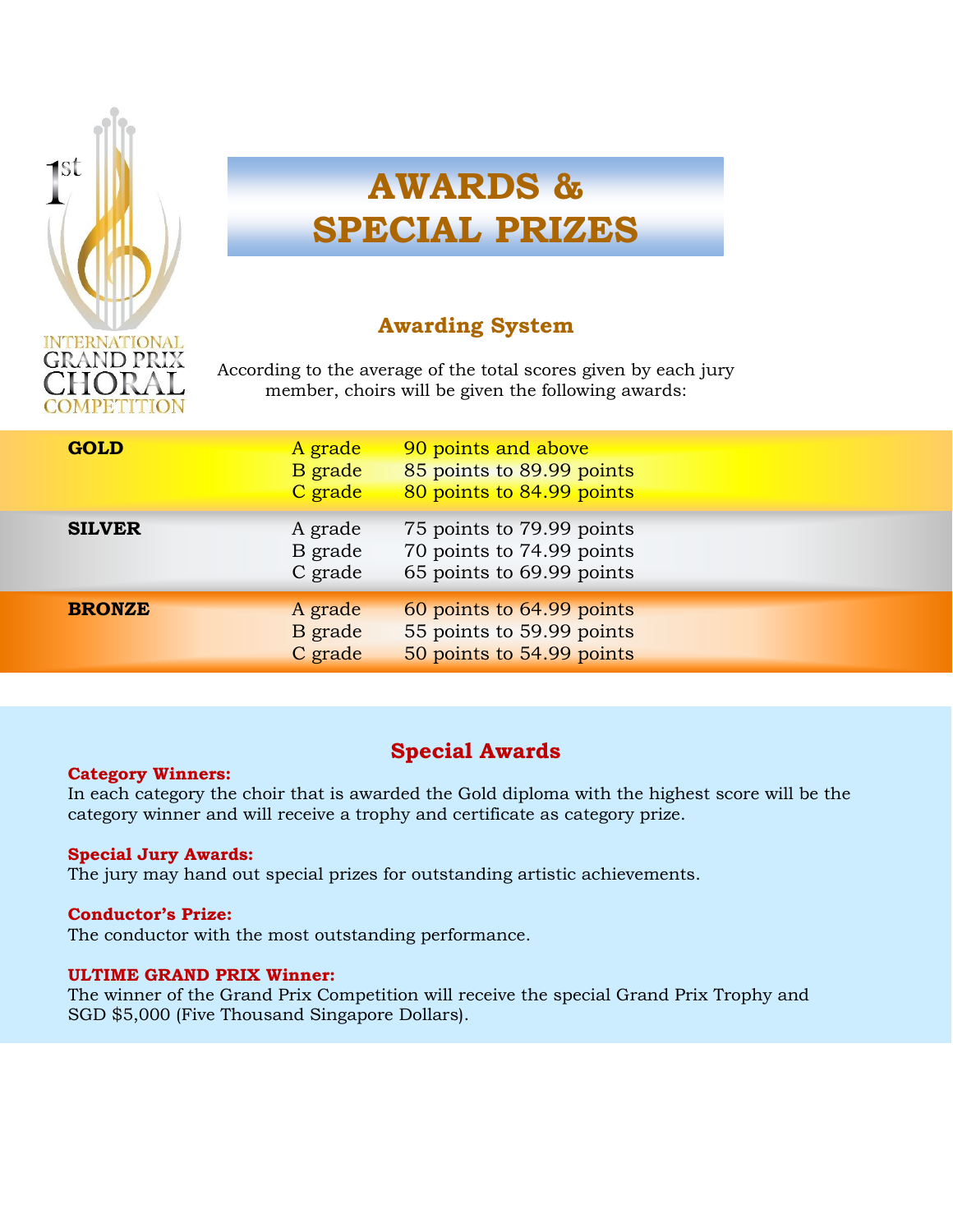# **APPLICATION DEADLINE: 30th September 2020**

# REGISTRATION SPECIAL!!!

## **Early Registration Special!!**

Choirs that submit their application forms and makes deposit payment by **31st May 2020** will enjoy 50% off registration fees for each competition category.

# **Choir Registration Fees**

Registration Fees (Inclusive of 1st Competition Category) SGD 400 per choir

Each Additional Category SGD 250

### **First From Your Country!!**

Registration fee is waived for the **first choir** from each country that registers to us with **deposit paid.**

## **Individual Festival Package**

Festival package starting from SGD 268 per person

Festival packages with accommodation starting from SGD 448 onwards

Registration fees should be paid upon submission of application form.

50% of the full payment of the festival fees/packages should be paid by latest **30th September 2020.** Balance payments should be paid by **31st October 2020.**

Choirs and participants from the host country (Vietnam) will enjoy special discount for festival fees. Please inquire for the arrangements separately with the organiser.

For any enquiries on the registration and festival packages, please email to [info@konzert.com.sg](mailto:info@konzert.com.sg)

Festival Packages includes the following

- 1. Festival fees for participation in the International Choral Competition, including all Ceremonies, Concerts and Masterclasses
- 2. Usage of practice rooms (allocated by the organizers)
- 3. Festival souvenir programme book (1 copy for every 10 participants)

#### Festival package **EXCLUDES**:

- 1. Airport/ land/ sea transfers
- 2. Registration fees for each competition categories. (Refer below)
- 3. Optional master classes where separate payments are required
- 4. Additional rental of practice rooms not allocated by the organiser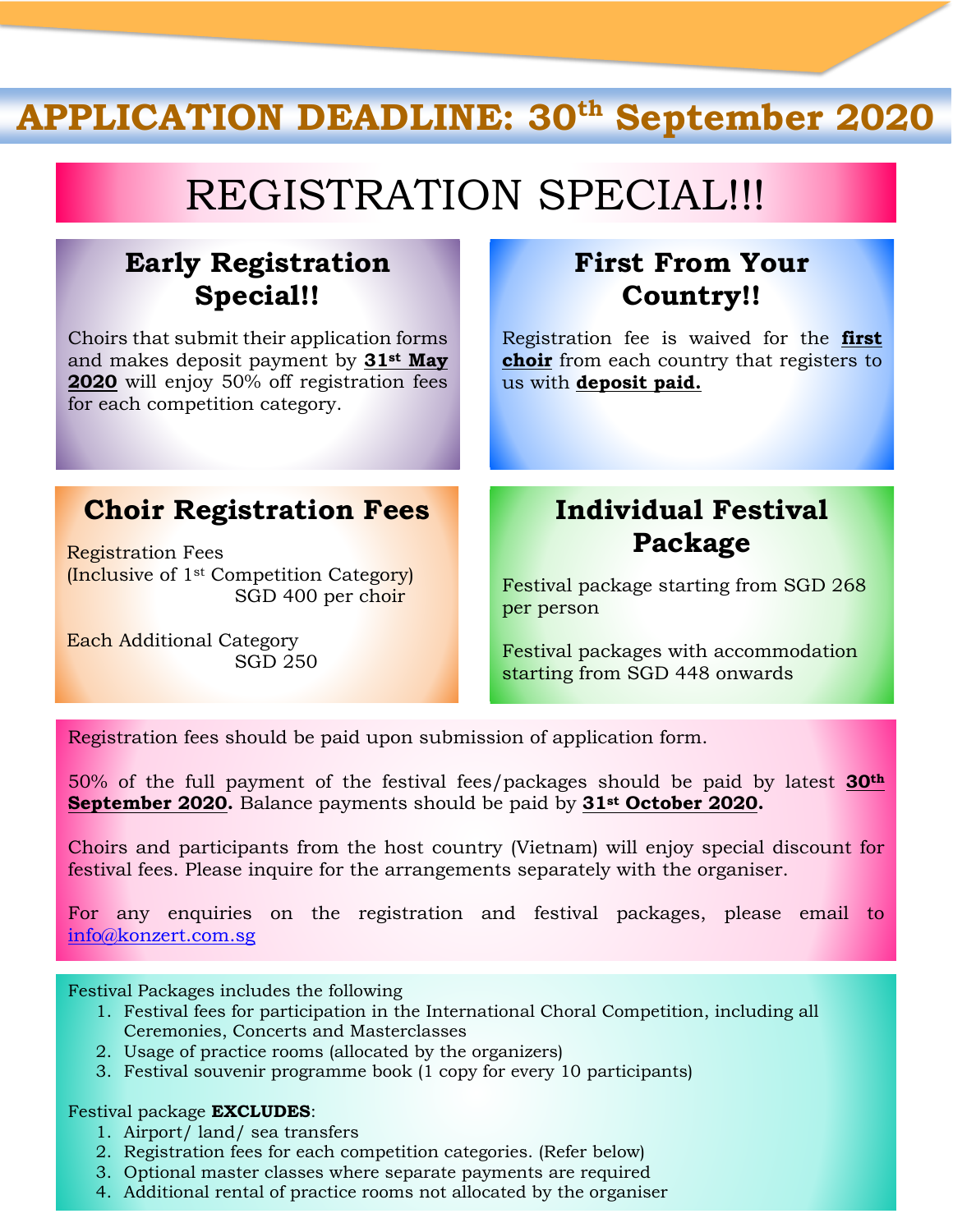#### **APPLICATION REQUIREMENTS**

- 1. Fully completed application form is to be submitted
- 2. Always indicate the full name of the composers and/or arrangers of the pieces chosen
- 3. A sound or video recording of the participating choir. The recording should not be older than two years. Choirs can upload the audio/video online and forward the link to us (Please indicate the date of recording)
- 4. A brief biography / profile of the choir (Softcopy)
- 5. A brief biography of the choral director or conductor (Softcopy)
- 6. A softcopy reproducible photo of the choir (in landscape format and at least 500KB file size)
- 7. Clear scanned softcopy of each competition piece to be submitted with the application form for competition programme approval (Softcopy)
- 8. Five original copies of each competition piece to be submitted on the first day of the festival during choir registration
- 9. Original scores are especially required for published works

Label all recordings, photographs and other material with your choir's name. Incomplete or late applications will not be admitted. The festival office reserves the right to refuse applications for artistic or organisational reasons. The application fees will only be refunded if the choir has been rejected.

In order to facilitate the preparation and planning of the festival, we kindly request you to send us your fully completed application form as soon as possible. Failure to submit all required documents before festival due date, your choir will not be printed on the publication of the festival booklet.

### **Payment Details**

**For payment by Telegram Transfer (TT)** - payer should indicate "**IGPCC 2020 – Name of Choir**" on the remittance advice for easy reference and tracking.

TT bank details are:

| Bank Name:<br><b>Bank Address:</b><br>Bank code:<br>Bank Branch:<br>SWIFT Code/BIC: UOVBSGSG | UNITED OVERSEAS BANK LIMITED (UOB)<br>1 Coleman Street #01-14 The Adelphi Singapore 179803<br>7375<br>046 (Coleman Street) |
|----------------------------------------------------------------------------------------------|----------------------------------------------------------------------------------------------------------------------------|
| Account Name:                                                                                | Transinex Pte Ltd                                                                                                          |
| <b>Account Address:</b>                                                                      | 1 Coleman Street #04–31 The Adelphi, Singapore 179803                                                                      |
| Account Number:                                                                              | 372-302-844-0                                                                                                              |

### Cancellation charges and refund:

#### **Registration fees are non-refundable. For festival package fees**:

- 1. If cancellation is made after 30th September 2020, **50%** of the total cost will apply.
- 2. If cancellation is made after 31st October 2020, **75%** of the total cost will apply.
- 3. If cancellation is made after 15th November 2020, there will be no refund.